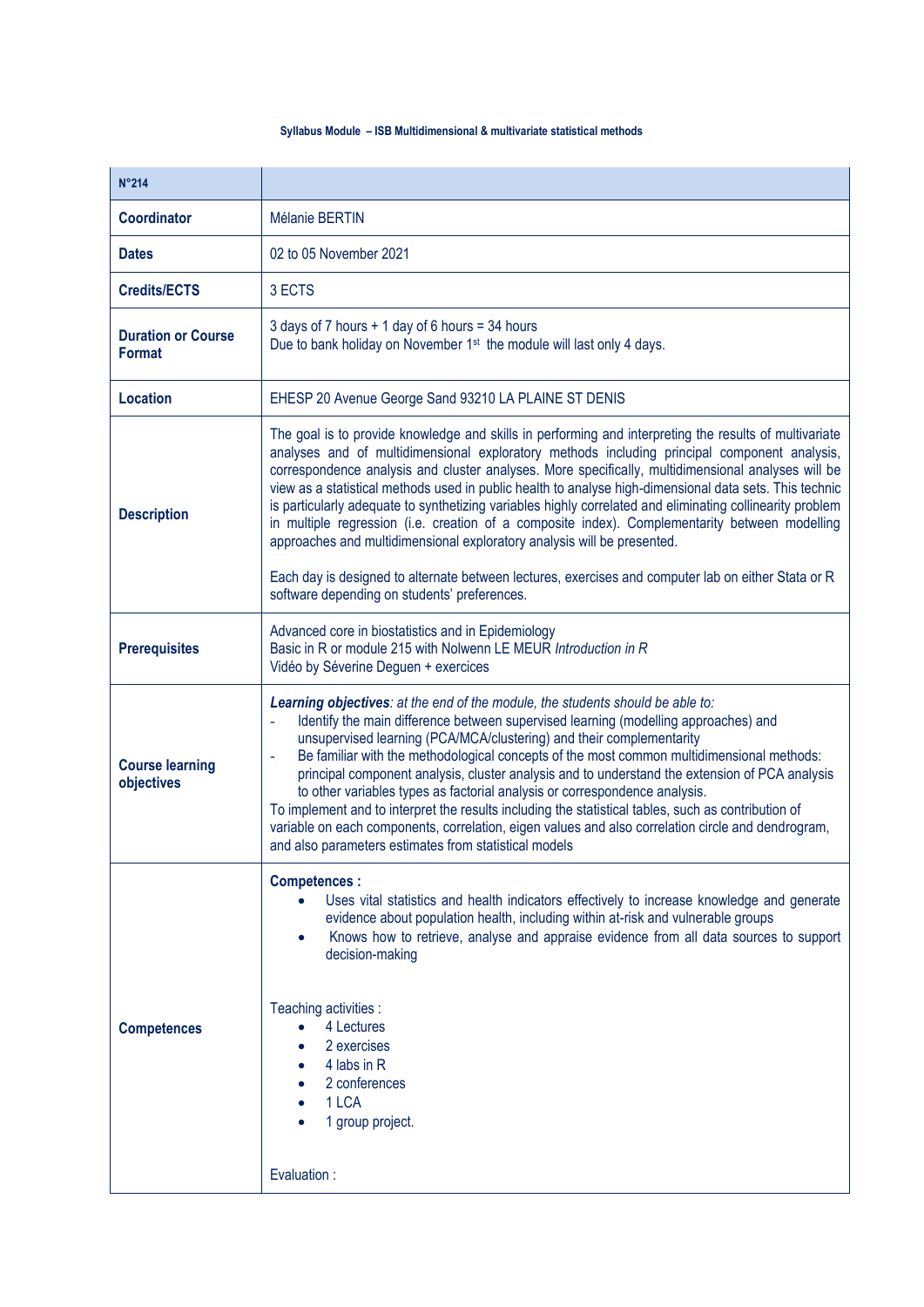|                                                                              |                                                                                                                                                                                                                                                                                                                                                                                                                                                                                                                                                                                                                                                                                                                                                                                                                                                                                                                                                                                                                                                                                                                                                                                                                                                                                                                                                                                                                                                                                                                                                                                                                                                                                                                                                                                                                                                                                                                                                                                                                                                                                                                                    | Group project of 5 students (number depending on module participants),<br>Written exam (1 hour) due for November, 20 <sup>th</sup> |                                           |  |
|------------------------------------------------------------------------------|------------------------------------------------------------------------------------------------------------------------------------------------------------------------------------------------------------------------------------------------------------------------------------------------------------------------------------------------------------------------------------------------------------------------------------------------------------------------------------------------------------------------------------------------------------------------------------------------------------------------------------------------------------------------------------------------------------------------------------------------------------------------------------------------------------------------------------------------------------------------------------------------------------------------------------------------------------------------------------------------------------------------------------------------------------------------------------------------------------------------------------------------------------------------------------------------------------------------------------------------------------------------------------------------------------------------------------------------------------------------------------------------------------------------------------------------------------------------------------------------------------------------------------------------------------------------------------------------------------------------------------------------------------------------------------------------------------------------------------------------------------------------------------------------------------------------------------------------------------------------------------------------------------------------------------------------------------------------------------------------------------------------------------------------------------------------------------------------------------------------------------|------------------------------------------------------------------------------------------------------------------------------------|-------------------------------------------|--|
|                                                                              | Details of the sessions                                                                                                                                                                                                                                                                                                                                                                                                                                                                                                                                                                                                                                                                                                                                                                                                                                                                                                                                                                                                                                                                                                                                                                                                                                                                                                                                                                                                                                                                                                                                                                                                                                                                                                                                                                                                                                                                                                                                                                                                                                                                                                            |                                                                                                                                    |                                           |  |
|                                                                              |                                                                                                                                                                                                                                                                                                                                                                                                                                                                                                                                                                                                                                                                                                                                                                                                                                                                                                                                                                                                                                                                                                                                                                                                                                                                                                                                                                                                                                                                                                                                                                                                                                                                                                                                                                                                                                                                                                                                                                                                                                                                                                                                    |                                                                                                                                    |                                           |  |
|                                                                              |                                                                                                                                                                                                                                                                                                                                                                                                                                                                                                                                                                                                                                                                                                                                                                                                                                                                                                                                                                                                                                                                                                                                                                                                                                                                                                                                                                                                                                                                                                                                                                                                                                                                                                                                                                                                                                                                                                                                                                                                                                                                                                                                    | am                                                                                                                                 | pm                                        |  |
| <b>Structure</b><br>(details of sessions<br>title/speaker/date<br>/duration) | Day $1$ :                                                                                                                                                                                                                                                                                                                                                                                                                                                                                                                                                                                                                                                                                                                                                                                                                                                                                                                                                                                                                                                                                                                                                                                                                                                                                                                                                                                                                                                                                                                                                                                                                                                                                                                                                                                                                                                                                                                                                                                                                                                                                                                          | Module introduction and<br>presentation                                                                                            | Exercises (application of PCA<br>lecture) |  |
|                                                                              |                                                                                                                                                                                                                                                                                                                                                                                                                                                                                                                                                                                                                                                                                                                                                                                                                                                                                                                                                                                                                                                                                                                                                                                                                                                                                                                                                                                                                                                                                                                                                                                                                                                                                                                                                                                                                                                                                                                                                                                                                                                                                                                                    | <b>PCA</b> lecture                                                                                                                 | PCA lab-R                                 |  |
|                                                                              | Day $2:$                                                                                                                                                                                                                                                                                                                                                                                                                                                                                                                                                                                                                                                                                                                                                                                                                                                                                                                                                                                                                                                                                                                                                                                                                                                                                                                                                                                                                                                                                                                                                                                                                                                                                                                                                                                                                                                                                                                                                                                                                                                                                                                           | <b>CA/MCA</b> lecture<br>Exercises (application of MCA<br>lecture)                                                                 | <b>MCA lab-R</b><br>Group project         |  |
|                                                                              | Day $3:$                                                                                                                                                                                                                                                                                                                                                                                                                                                                                                                                                                                                                                                                                                                                                                                                                                                                                                                                                                                                                                                                                                                                                                                                                                                                                                                                                                                                                                                                                                                                                                                                                                                                                                                                                                                                                                                                                                                                                                                                                                                                                                                           | <b>Clustering lecture</b>                                                                                                          | clustering lab-R                          |  |
|                                                                              |                                                                                                                                                                                                                                                                                                                                                                                                                                                                                                                                                                                                                                                                                                                                                                                                                                                                                                                                                                                                                                                                                                                                                                                                                                                                                                                                                                                                                                                                                                                                                                                                                                                                                                                                                                                                                                                                                                                                                                                                                                                                                                                                    | Conference - Cindy Padilla                                                                                                         | Group project                             |  |
|                                                                              | Day $4:$                                                                                                                                                                                                                                                                                                                                                                                                                                                                                                                                                                                                                                                                                                                                                                                                                                                                                                                                                                                                                                                                                                                                                                                                                                                                                                                                                                                                                                                                                                                                                                                                                                                                                                                                                                                                                                                                                                                                                                                                                                                                                                                           | Conference - Maxime raffray                                                                                                        | Group project                             |  |
|                                                                              |                                                                                                                                                                                                                                                                                                                                                                                                                                                                                                                                                                                                                                                                                                                                                                                                                                                                                                                                                                                                                                                                                                                                                                                                                                                                                                                                                                                                                                                                                                                                                                                                                                                                                                                                                                                                                                                                                                                                                                                                                                                                                                                                    | Other Data Mining analysis (LCA)                                                                                                   |                                           |  |
| <b>Resources</b>                                                             | François Husson you tube channel<br>https://www.youtube.com/channel/UCyz4M1pwJBNfjMFaUCHCNUQ                                                                                                                                                                                                                                                                                                                                                                                                                                                                                                                                                                                                                                                                                                                                                                                                                                                                                                                                                                                                                                                                                                                                                                                                                                                                                                                                                                                                                                                                                                                                                                                                                                                                                                                                                                                                                                                                                                                                                                                                                                       |                                                                                                                                    |                                           |  |
| <b>Course requirement</b>                                                    | Students are expected to attend all lectures and seminars. Class attendance will be checked<br>accordingly.<br>Students are expected to read and analyse selected papers for the group work before the courses.                                                                                                                                                                                                                                                                                                                                                                                                                                                                                                                                                                                                                                                                                                                                                                                                                                                                                                                                                                                                                                                                                                                                                                                                                                                                                                                                                                                                                                                                                                                                                                                                                                                                                                                                                                                                                                                                                                                    |                                                                                                                                    |                                           |  |
| <b>Grading and</b><br>assessment                                             | Group project (started in class and due for November 21 <sup>st</sup> , 11 : 00 pm)                                                                                                                                                                                                                                                                                                                                                                                                                                                                                                                                                                                                                                                                                                                                                                                                                                                                                                                                                                                                                                                                                                                                                                                                                                                                                                                                                                                                                                                                                                                                                                                                                                                                                                                                                                                                                                                                                                                                                                                                                                                |                                                                                                                                    |                                           |  |
| <b>Course policy</b>                                                         | <b>Attendance &amp; punctuality</b><br>Regular and punctual class attendance is a prerequisite for receiving credit in a course.<br>Students are expected to attend each class. Attendance will be taken at each class.<br>The obligations of attendance and punctuality cover every aspect of the course: - lectures, conferences,<br>group projects, assessments, examinations, as described in EHESP Academic Regulations<br>http://mph.ehesp.fr EHESP Academic Regulation Article. 3).<br>If students are not able to make it to class, they are required to send an email to the instructor and to<br>the MPH program coordinating team explaining their absence prior to the scheduled class date. All<br>supporting documents are provided to the end-of-year panel.<br>Students who miss class are responsible for content. Any student who misses a class has the<br>responsibility for obtaining copies of notes, handouts and assignments. If additional assistance is still<br>necessary, an appointment should be scheduled with the instructor. Class time is not to be used to go<br>over material with students who have missed class.<br>Lateness: Students who are more than 10 minutes late may be denied access to a class. Repeated<br>late arrivals may be counted as absences (See http://mph.ehesp.fr EHESP Academic Regulation<br>Article. 3 Attendance & Punctuality)<br>Maximum absences authorized & penalty otherwise<br>Above 20% of absences will be designated a fail for a given class. The students will be entitled to be<br>reassessed in any failed component(s). If they undertake a reassessment or they retake a module this<br>means that they cannot normally obtain more than the minimum pass mark (i.e. 10 out of 20)<br><b>Exceptional circumstances</b><br>Absence from any examination or test, or late submission of assignments due to illness, psychological<br>problems, or exceptional personal reasons must be justified; otherwise, students will be penalized, as<br>above mentioned. Students must directly notify their professor or the MPH academic secretariat before |                                                                                                                                    |                                           |  |